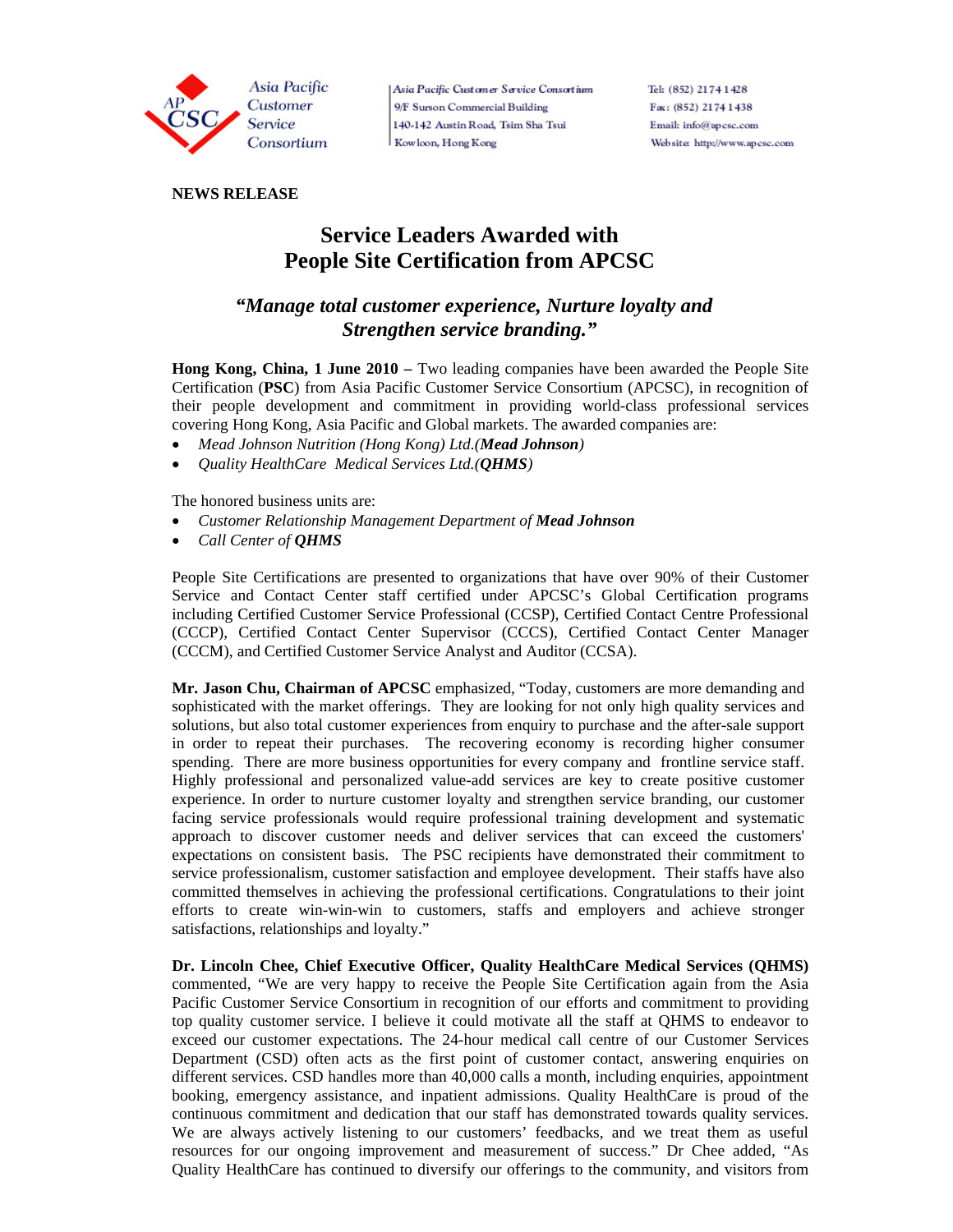China, we will allocate more resources to empower our staff through training, certification and knowledge management to strive for all rounded service excellence."

**Miss Florence Wong, General Manager, Mead Johnson Nutrition (Hong Kong) Ltd** said, "We are honoured to receive the People Site Certification award from APCSC again. It recognizes our commitment to provide professional and customer-centric services to our customers. We believe good customer relationship is the key to success in this competitive and dynamic business environment. Through continuous training and technical support, we can ensure that efficient and reliable services are being provided with courtesy and care. This certification is indeed an encouragement to our staff to maintain this professional service standard. Going forward, we will continue to deliver excellent customer service and quality products which exceed our customers' expectations."

The People Site Certification is offered free of charge and is renewed on an annual basis provided that 90% or more of the staff remain certified under APCSC's Global Certification program.

In addition to the People Site Certification, APCSC has also introduced new certification courses registered under the **Continuing Education Fund (CEF)** provided by **The Hong Kong Customer Service Consortium (HKCSC)** (Institution code 668). Three courses provided by HKCSC are approved by the Secretary of Education and Manpower of Hong Kong as CEF reimbursable under the business services sector, namely:

- Certificate in Customer Service Management (CCSM) course code 21C04911-5
- Certificate in Professional Customer Service (CPCS) course code 21C05127-6 • Certificate in Service Excellence Leadership (CSEL) course code 21C05006-7

For Global Certification Program, People Site Certification or press enquiries/interviews, please contact Ms. Lau at +852 2174 1428. Press releases are also available by email, kindly send requests to: enquiry@apcsc.com or visit www.apcsc.com

#### **About Asia Pacific Customer Service Consortium (www.apcsc.com)**

APCSC is founded with the belief of that "*Excellent Customer Relationship is the only way to Sharpen your Competitive Edge!*" The goal of the Consortium is to promote service quality and customer relationship excellence in international cities across the Asia Pacific Region and to recognize and reward governments, companies, business units, teams and individuals that have contributed to the success of both their customers and the organizations that they serve. APCSC jointly offers the most recognized global certifications for Contact Center, Customer Relationship Management and Customer Service Management with global education partners and international membership organizations to set worldwide standards.

### **About Quality HealthCare Medical Services Limited**

Quality HealthCare Asia Limited is a physician led provider group offering an integrated range of healthcare services including facilities management, third party plan administration and paramedical support. The Group provides care for our private and corporate contract patients through a network of more than 580 Western and Chinese medical centres, and 47 dental and physiotherapy centres. In 2009, our network recorded more than 2.7 million healthcare visits. We operate seven elderly care homes and Hong Kong's longest-established international nursing agency. One of our medical practices has been serving Hong Kong people for over 140 years.

Quality HealthCare became the first healthcare provider listed on The Stock Exchange of Hong Kong Limited (HKSE ticker 593) in 1998. The Group's healthcare turnover in 2009 exceeded HK\$1.1 billion.

#### **About Mead Johnson Nutrition (Hong Kong) Limited**

Mead Johnson Nutrition is a global leader in infant and children's nutrition. Our company was founded more than 100 years ago – and has been committed from its very beginning to earning the trust of parents and health care professionals by offering scientific evidence of the benefits of our products. This commitment is driven by the pride and passion of our workforce.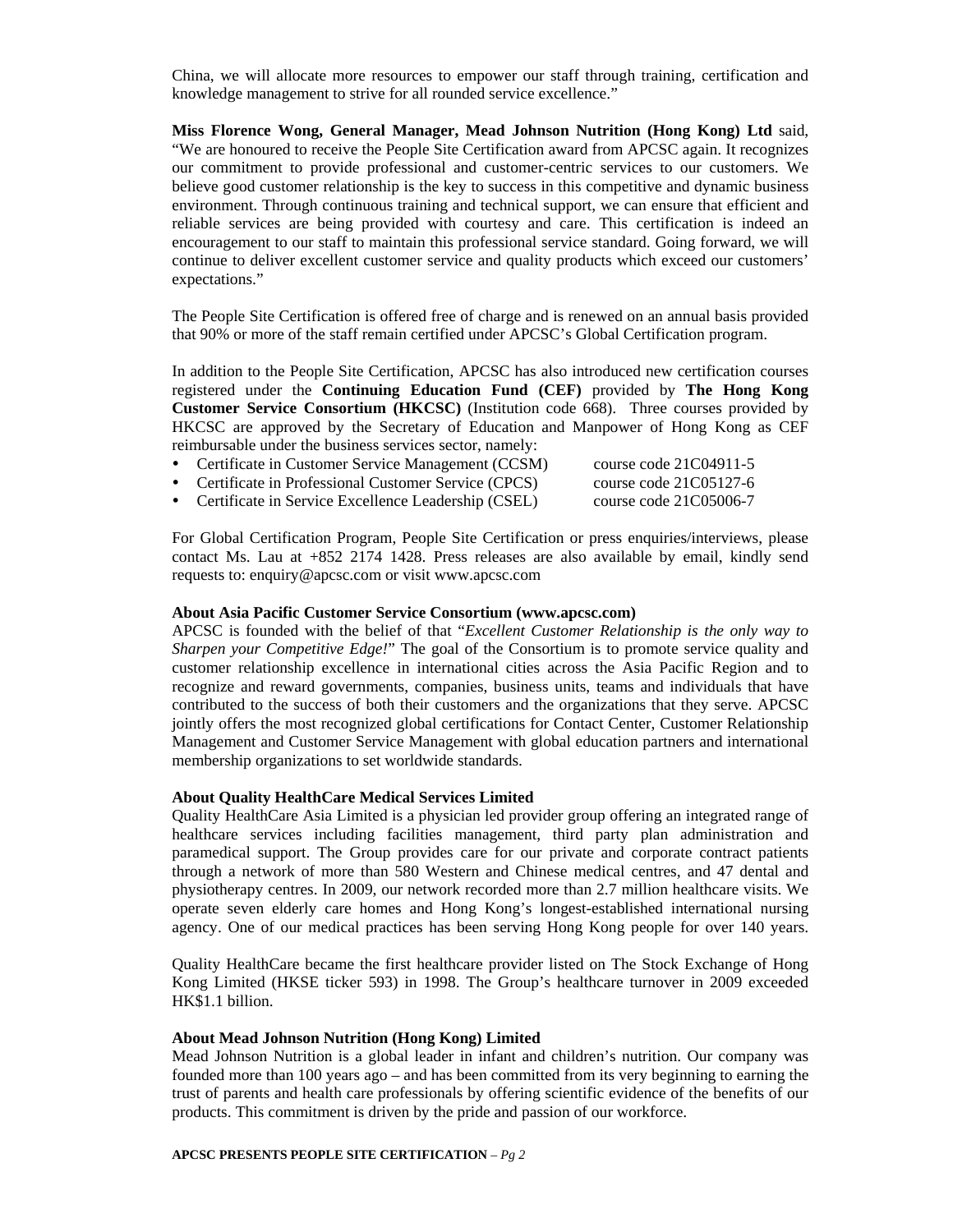

Asia Pacific Customer Service Consortium 9/F Surson Commercial Building 140-142 Austin Road, Tsim Sha Tsui Kowloon, Hong Kong

Tel: (852) 2174 1428 Fax: (852) 2174 1438 Email: info@apcsc.com Website: http://www.apcsc.com

新聞稿

# 服務業領袖榮獲亞太顧客服務協會頒發 「優質客服專員中心證書」

# 「*管理全方位顧客體驗、培養忠誠和增強服務品牌。」*

中國 **-** 香港,2010 年 6 月 2 日---兩大服務業領袖榮獲亞太顧客服務協會頒發的「優質客服 專員中心證書」,藉此表揚他們的員工發展計劃和堅持提供世界級服務於香港、亞太區內 及全球顧客服務貢獻。獲獎企業如下:

- 美贊臣營養品(香港) 有限公司(美贊臣)
- 卓健醫療有限公司(卓健)

## 榮獲殊榮的商業部門

- 美贊臣會顧客關係管理部
- 卓健聯絡中心

優質客服專員中心證書,要求機構必須有九成以上的顧客服務和熱線中心的職員達到亞太 顧客服務協會全球性認可培訓證書課程的認證標準,包括客服中心資深專員證書 (CCCP)、客服中心主管證書(CCCS)、聯絡中心經理證書(CCCM)和顧客服務分析及審查員 證書(CCSA)。

亞太顧客服務協會主席朱剛岑先生強調:「今日顧客對市場所提供的要求及質量已越來越 高,他們尋求的不只是高品質的服務方案,更需要從查詢到售後服務的全方位顧客體驗, 方能使顧客重覆購買。現今復甦的經濟環境正提高顧客消費意欲,正帶給各企業和前線員 工更多的商機。因此高度專業和個人化增值服務是建立顧客正面體驗的關鍵。為了培養顧 客忠誠和增強服務品牌,前線客戶服務員需要專業的培訓發展和系統化的接洽,方能全面 了解客戶需要並持續提供優質且超越客戶基本期望的服務。優質客服專員中心證書得獎企 業充分表現出對專業服務、客戶滿意度及員工發展的承諾,其員工同仁也全力以赴達到服 務專業認証。有賴各方的努力,使客戶、員工以及僱主同創三贏的優勢,進而達致更成 功、穏健的滿意度、關係和忠誠管理。我謹代表亞太顧客服務協會祝賀獲獎企業得到是次 嘉許。」

卓**健醫療有限公司執行董事徐旺仁醫生**表示: 「我們很高興能再次獲得由亞太顧客服務協 會頒發的優質服務專員中心證書,這獎項是對客戶服務部員工一直追求卓越表現和力求進 步的認同。我相信是次嘉許能推動卓健員工以超越客戶期望為大家共同努力的目標。客戶 服務部所設的 24 小時醫療熱線,不時擔當起首個與客戶接觸的橋樑,解答有關不同業務 的查詢。部門每月處理超過 40,000 來電,包括查詢、預約、緊急求助以及住院安排。此 外,卓健員工一直堅守提供優質服務的承諾,主動聆聽客戶的意見,並視他們為本集團持 續向前的動力及成就的指標。我們為此感到驕傲。」徐旺仁醫生更表示﹕「為應付近年為 社區及國內旅客發展的多元化業務,公司會繼續投放適當資源,透過培訓、認證課程以及 知識管理,裝備我們的員工,致力讓他們發揮全面且優越的服務精神。 」

美贊臣營養品**(**香港**)** 有限公司總經理黃潔霞小姐表示:「我們非常高興再次獲得由亞太顧客 服務協會所頒發的優質客服專員中心證書, 這肯定我們致力專業服務及以顧客為本的服務